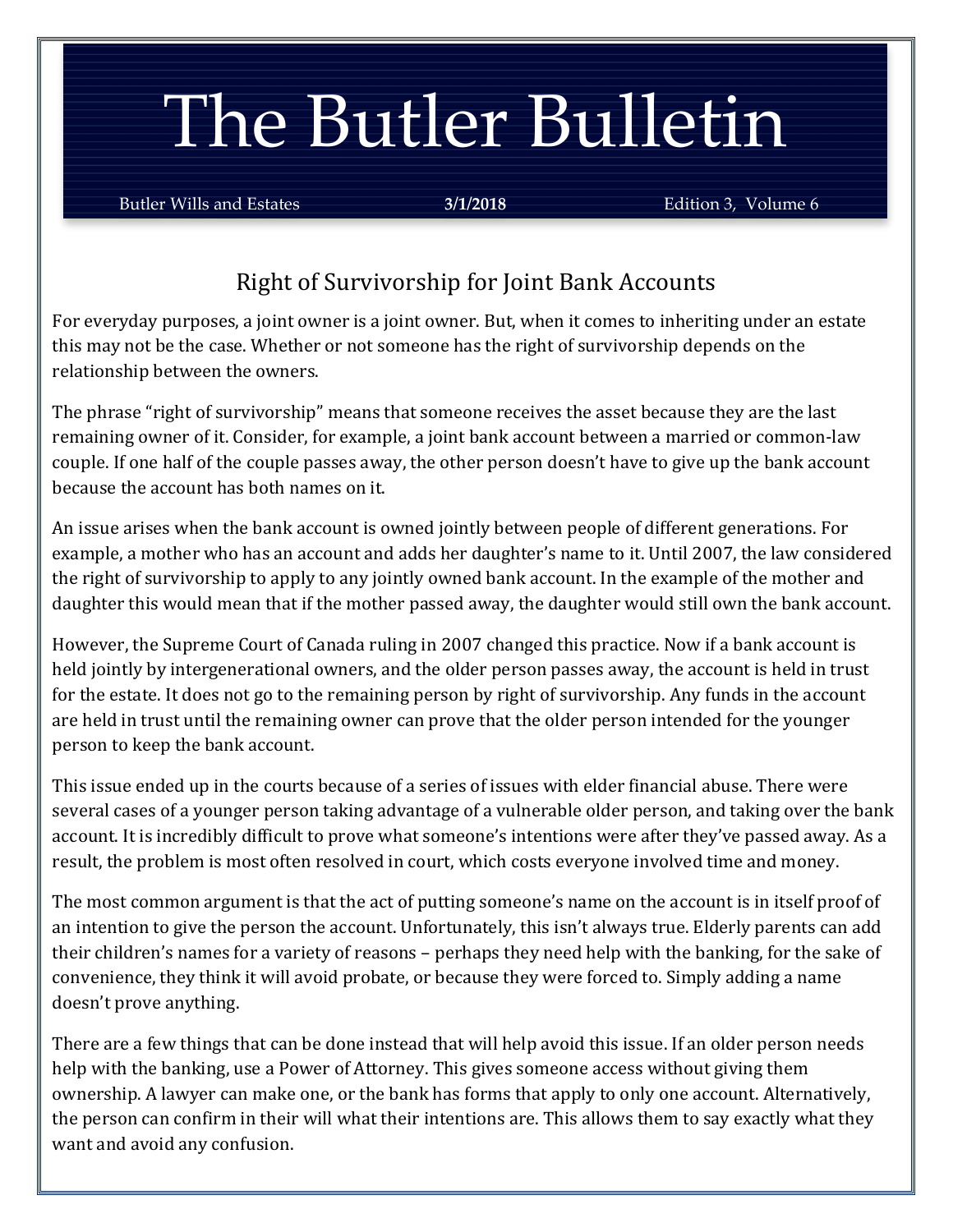**"Recently my wife and I had our wills done. Later we talked with our financial advisor, who told us something different from what the lawyer said. Why did I get opposite advice from my financial advisor than I did from my estate planning lawyer?"**

The main reason for the difference is that lawyers and financial planners have different areas of expertise. The information you got from your financial advisor probably didn't take the entire estate plan into consideration. Your financial advisor is focused on your money, whereas your estate planning lawyer is focused on your estate as a whole. There may be options that are great for just one account or investment, but these options may not work as well as intended when they are considered with the rest of your estate plan.

Consider, for example, leaving money to your children. Your estate lawyer should discuss with you what your goals are for providing for your kids, if there are any situations you want to avoid, what the relationship between your kids is like, what the legal ramifications are, and what the options are for reaching these goals. Your financial planner will have different suggestions, since he or she will likely be focusing more on concerns like tax and fees, and how to maximize your money.

Financial planners are an excellent resource for finding ways to make the most of your funds. We find that our clients who have met with a financial planner have a more thorough understanding of their assets. This makes the estate planning process make a bit more sense when the conversation turns to tax.

It's important to remember that your estate plan covers more than just your finances and who your money goes to. Obtaining information from both your financial advisor and estate planning lawyer will help you create a thorough, solid estate plan.

**Recently the Globe and Mail interviewed Lynne for an article about contesting wills in Canada. Augusta Dwyer interviewed lawyers across the country for her article, which you can read [here.](https://www.theglobeandmail.com/globe-investor/globe-wealth/left-out-of-the-will-here-are-your-options/article38110891/)**

**For more information about contesting a will, such as who has the right to contest a will, what the process involves, and what the costs are, keep an eye out for Lynne's upcoming book,** *Contesting a Will Without a Lawyer: The DIY Guide for Canadians,* **which will be available in Chapters, Coles, Indigo, and through our office spring 2018.**

## What is a mutual will?

Most of the time when couples get their wills done, each person gets his or her own document. When the documents match (i.e. they each reflect the same wishes, such as passing everything to each other, then dividing the estate the same way among their children), these are called "mirror wills". They are named for the fact that when you look at the two documents, they are mirror images of each other.

When each person has the same document with matching instructions, you end up with mutual wills. However, this document is more than just each person having the same wishes. With a mutual will, there is a contractual obligation that neither person will change their document in the future without the other person.

While this may not be problematic while both people are still alive, an issue arises when one person passes away. The surviving spouse is prevented from changing his or her will to reflect life changes, such as remarrying.

Mutual wills are not very common. Make sure to discuss your situation and wishes with an experienced estate planner.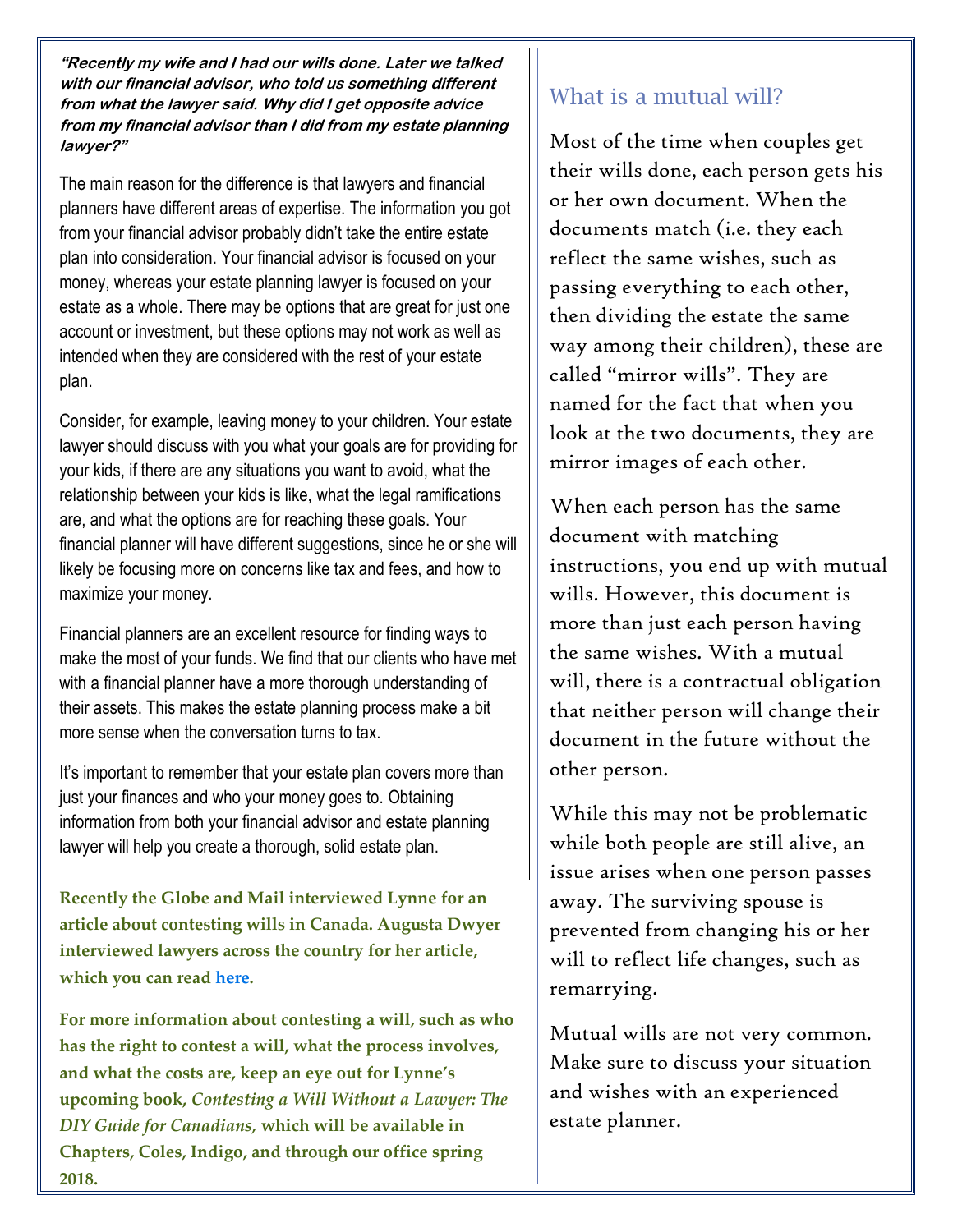### *FAQ About Organ Donation* • • •

One of the things we address when discussing options for an Advance Healthcare Directive is organ donation. This conversation can be tough for many people, but having it sorted out ahead of time gives your substitute decision maker the information they need to follow your wishes. Here are the answers to some of the questions we are asked most often, as well as information from Eastern Health.

• • •

#### *What kind of organs can be donated?*

The most common organs are the kidneys, heart, lungs, and liver. In terms of tissues, the corneas, heart valves, cartilage, and others can all be donated.

#### *Does donating cost anything?*

There are no costs for your family if you choose to be a donor. The only costs your family could have would be in relation to a funeral.

#### *Can I still have an open-casket service?*

Yes. According to Eastern Health, "the surgery to remove organs and tissues is performed with the same dignity and respect as any other surgery", so you will still be presentable for service.

#### *What if I have an illness?*

Depending on what that illness is, you may still be able to donate. Each person who indicates that they would like to be a donor is assessed by health care staff after he or she has passed away to determine if donation is possible.

#### *Can I only donate certain organs or tissues?*

Which organs or tissues you would like to donate is entirely up to you. Many clients state that they are happy to donate anything except for their eyes. What you include in your Advance Healthcare Directive is personalized for you.

#### *Is there a question you want to ask Lynne to have answered on her blog?*

Lynne's blog is packed full of up to date information about wills and estates, and the best part is it's all Canadian, and has been visited by almost 6 million readers. If you have a question about a situation you're in that you would like answered on the blog, visit [www.estatelawcanada.blogspot.ca](http://www.estatelawcanada.blogspot.ca/) and post your question on any thread. You can submit it anonymously or with your name.

Keep in mind that this a public forum, so please don't include any identifying information.